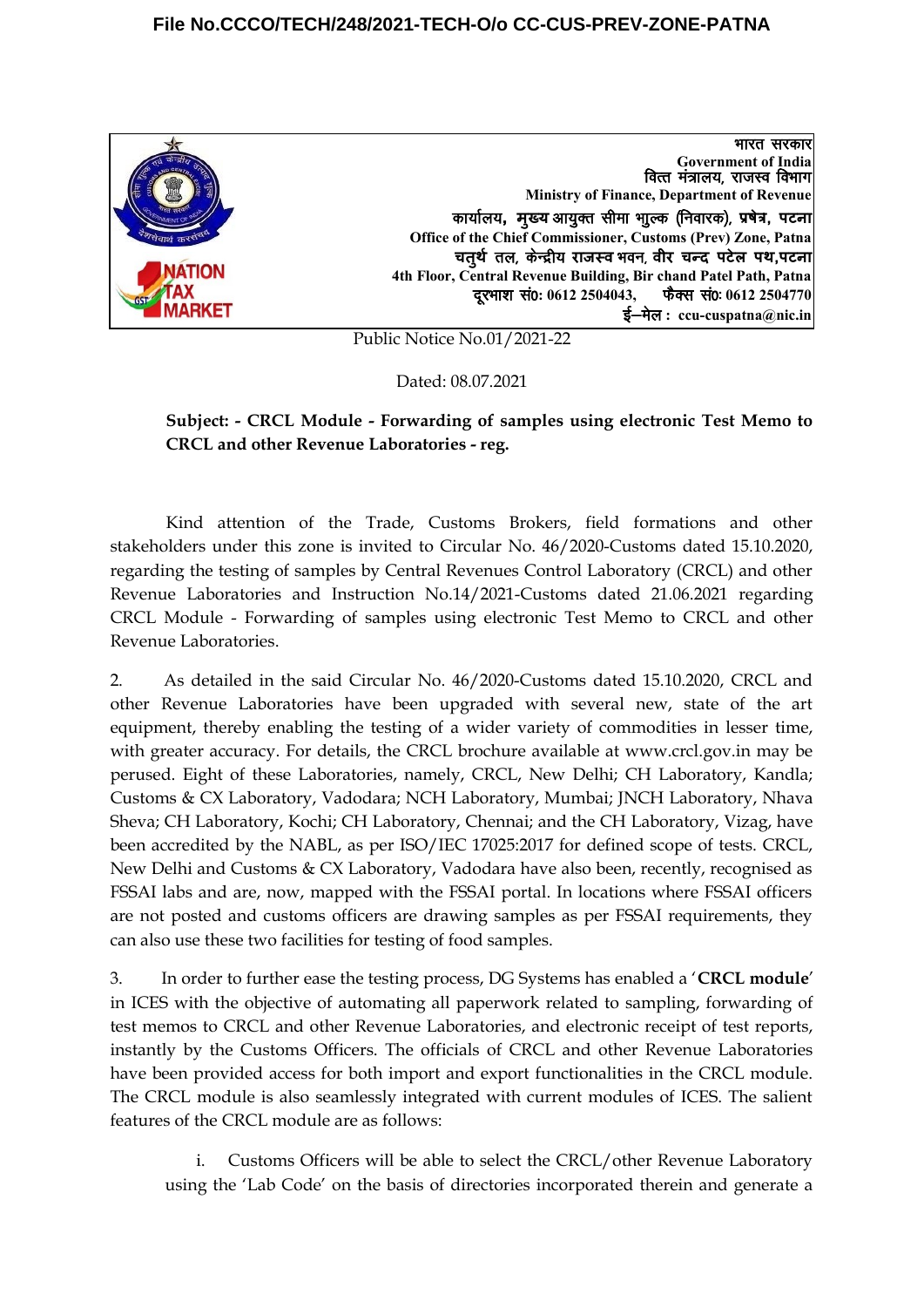### **File No.CCCO/TECH/248/2021-TECH-O/o CC-CUS-PREV-ZONE-PATNA**

Test Memo for sending a sample to the said laboratory.

ii. The option of recording the drawal of samples by the Shed Examiner is also provided.

iii. Post physical receipt of sample by the laboratory concerned, it would be accepted under acknowledgment to the Customs officer and verified to assess whether the sample is adequate for testing. If the sample is not considered adequate for testing, a return memo would be sent back to the Customs officer along with reason for non-acceptance. The grounds for return/rejection of a test sample could be on account of improper packing, missing/ tampering Instruction No. 14/2021- Customs with seals, insufficient quantity, non-receipt of requisite technical documents or nonobservance of other test parameters etc.

iv. If the sample is in order and is considered adequate for testing, it is allocated to any one of the Chemical Examiners in the said laboratory.

v. The date of receipt of the sample at the laboratory is provided in the system. There is also a provision of a 'suspend queue' to indicate reasons for delay or suspension of testing, for any reason.

vi. Post testing of the sample, the module provides the facility to enter the respective Import/Export Test Report in the system.

vii. The Customs Officer at the site would be able to view the Test Report electronically in ICES and take further action.

viii. Specific MIS reports would enable the monitoring of the pendency and time taken for sending of the Test Report by the laboratory.

4. As stated above, the use of the CRCL module is aimed at leveraging technology for bringing efficiency, transparency and reduction in the cost of compliance for the trade in regard to the sampling process, which impacts the clearance of import/export goods. The said module would also help in better monitoring of the sampling process for faster processing at all the levels.

5. Accordingly, all field formations are hereby advised to mandatorily make use of the CRCL module to forward Test Memos for testing of samples to CRCL and other Revenue Laboratories from **01.07.2021 onwards**. CRCL and other Revenue Laboratories shall not accept samples unless the Test Memo has been transmitted electronically on the CRCL module. In other words, the laboratories will not accept samples based on paper Test Memos from this date onwards. DG Systems will be separately issuing a detailed advisory on the use of CRCL module.

6. While the use of the CRCL module is being made mandatory with effect from 01.07.2021, in case of any unforeseen systems issue/glitch that prevents the use of the said module, the sample can be accepted based on paper Test Memo, provided this is sent with the due approval of the Additional/ Joint Commissioner of Customs of the concerned field formation. This relaxation is being made so as not to hold up any clearance of import/export